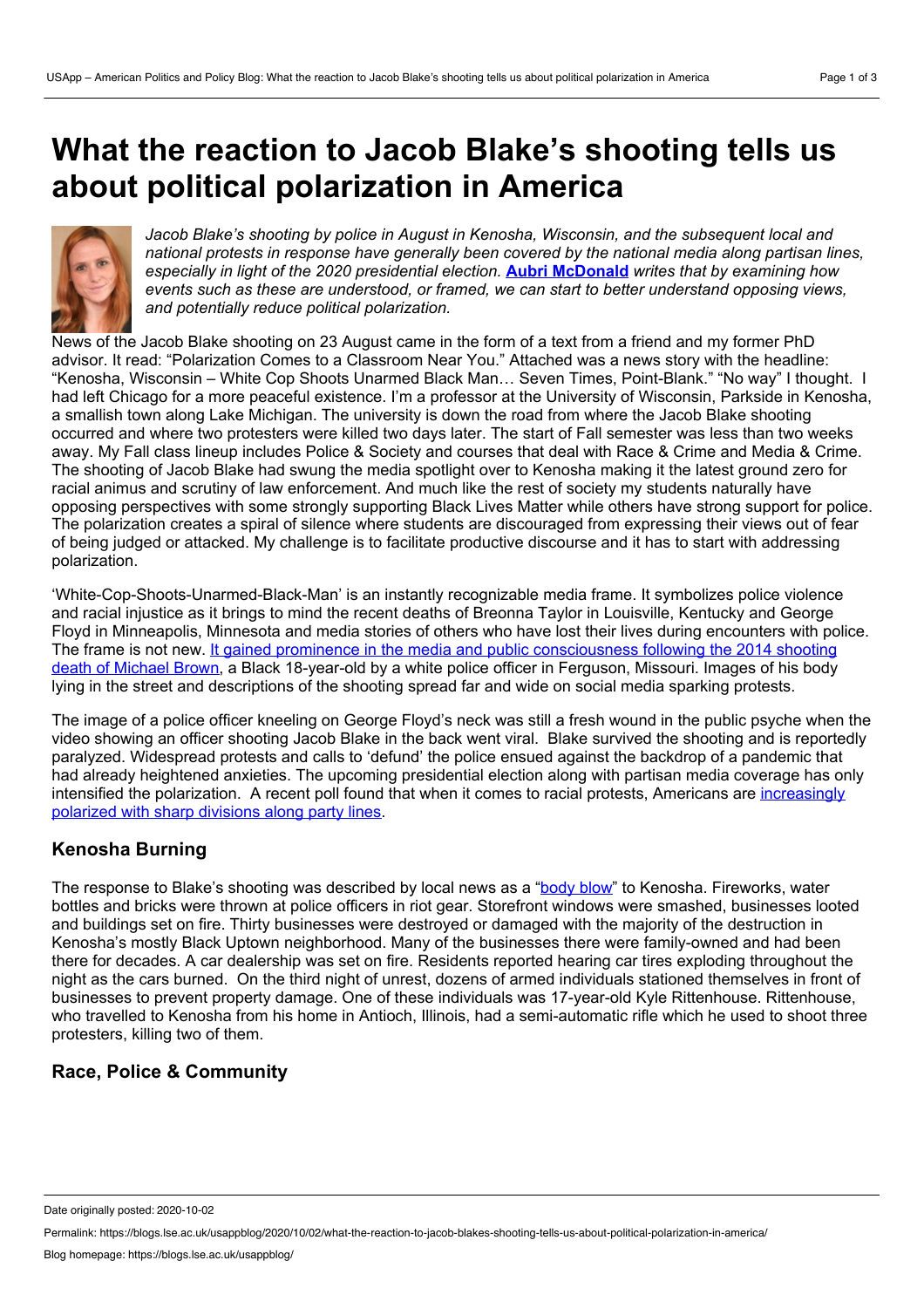The initial reaction to the Jacob Blake shooting illuminated a history of racial tension and [police-community](https://time.com/5883537/kenosha-wisconsin-jacob-blake/) tensions in Kenosha. Some residents noted that racism in Kenosha is "[normalized](https://www.insider.com/kenosha-race-relations-jacob-blake-police-kyle-rittenhouse-shootings-2020-8)." The 2004 shooting of Michael Bell, Jr was significant in eroding distrust in police for Kenosha residents as it was suspected police engaged in a cover-up. Bell, a white 21-year-old, was killed when police shot him in the head during a traffic stop where police claimed Bell had gotten ahold of an officer's firearm. Bell's shooting changed the way deaths involving police were investigated. Instead of the Kenosha Police Department investigating themselves, the Wisconsin Department of Justice would investigate such incidents. More recently, the ACLU [called](https://www.aclu-wi.org/en/news/aclu-calls-immediate-resignation-kenosha-police-chief-and-kenosha-county-sheriff-failed) for the resignation of Kenosha Police Chief Daniel Miskinis and Kenosha County Sheriff David Beth because deputies had not arrested Kyle Rittenhouse amid the chaos, for comments Chief Miskinis made regarding Rittenhouse's victims, and for comments Sheriff Beth made in the past.



*["DSC09509](https://www.flickr.com/photos/126164815@N04/50296995653/)" by Milwaukee Teachers' Education [Association](https://www.flickr.com/photos/126164815@N04/) (MTEA) is licensed under CC BY [NC](https://creativecommons.org/licenses/by-nc/2.0/) 2.0*

# **Media, Politics & Polarization**

Polarization was evident in the media as news outlets theorized what the Blake shooting and the destruction that followed might mean for the upcoming presidential election. Trump and Biden both visited Kenosha. While Trump pledged his support for law [enforcement,](https://www.bbc.com/news/world-us-canada-53989076) Biden met with Blake's family and called for the officers to be [charged.](https://www.latimes.com/world-nation/story/2020-09-02/kenosha-biden-jacob-blake) Wisconsin is one of a dozen battleground states where the state's ten electoral votes could go to either presidential candidate. Media outlets signaled political loyalties in their coverage surrounding the Blake shooting fueling polarization among the public. Liberal leaning media outlets downplayed the protests. A *CNN* reporter described the Kenosha riots as 'Fiery But Mostly [Peaceful'](https://www.youtube.com/watch?v=G9_OMGM5qTc) as a building behind him was engulfed in flames. *CNN, The New York Times* and *Politico* warned that the unrest in Kenosha could encourage Wisconsin residents to vote for [Trump](https://www.foxnews.com/media/biden-kenosha-violence-media-unrest-helps-trump) because they felt as though Democratic leaders namely Kenosha Mayor John Antaramian and Wisconsin Governor, Tony Evers weren't doing enough to control the rioting and violence. Right-leaning media and President Trump sided with Rittenhouse. Tucker Carlson on *Fox News* [praised](https://www.cbsnews.com/news/tucker-carlson-kyle-rittenhouse-defense-shooting-suspect-backlash/) Rittenhouse, a Trump supporter, for maintaining order. President Trump [suggested](https://www.cnbc.com/2020/08/31/trump-suggests-accused-kenosha-killer-kyle-rittenhouse-acted-in-self-defense.html) Rittenhouse acted in self-defense.

# **Polarization in the Classroom: Can It Be Overcome?**

The rhetoric surrounding Blake's shooting and similar incidents offered my classes valuable lessons in media framing and confirmation bias. Framing refers to a communication theory that explains how wording, images, and associations can influence a particular interpretation. Confirmation bias involves favoring information that confirms your existing beliefs or biases. It's perhaps crucial now more than ever to critically evaluate media, especially given its power to produce and reinforce bias and spread [misinformation.](https://www.journalism.org/2019/10/02/americans-are-wary-of-the-role-social-media-sites-play-in-delivering-the-news/) This is especially so given that most people in the US get their news from social media. Understanding how people process, store, and apply information about events, issues and people informs how stereotypes are created and helps us identify and confront our own biases.

Date originally posted: 2020-10-02

Permalink: https://blogs.lse.ac.uk/usappblog/2020/10/02/what-the-reaction-to-jacob-blakes-shooting-tells-us-about-political-polarization-in-america/